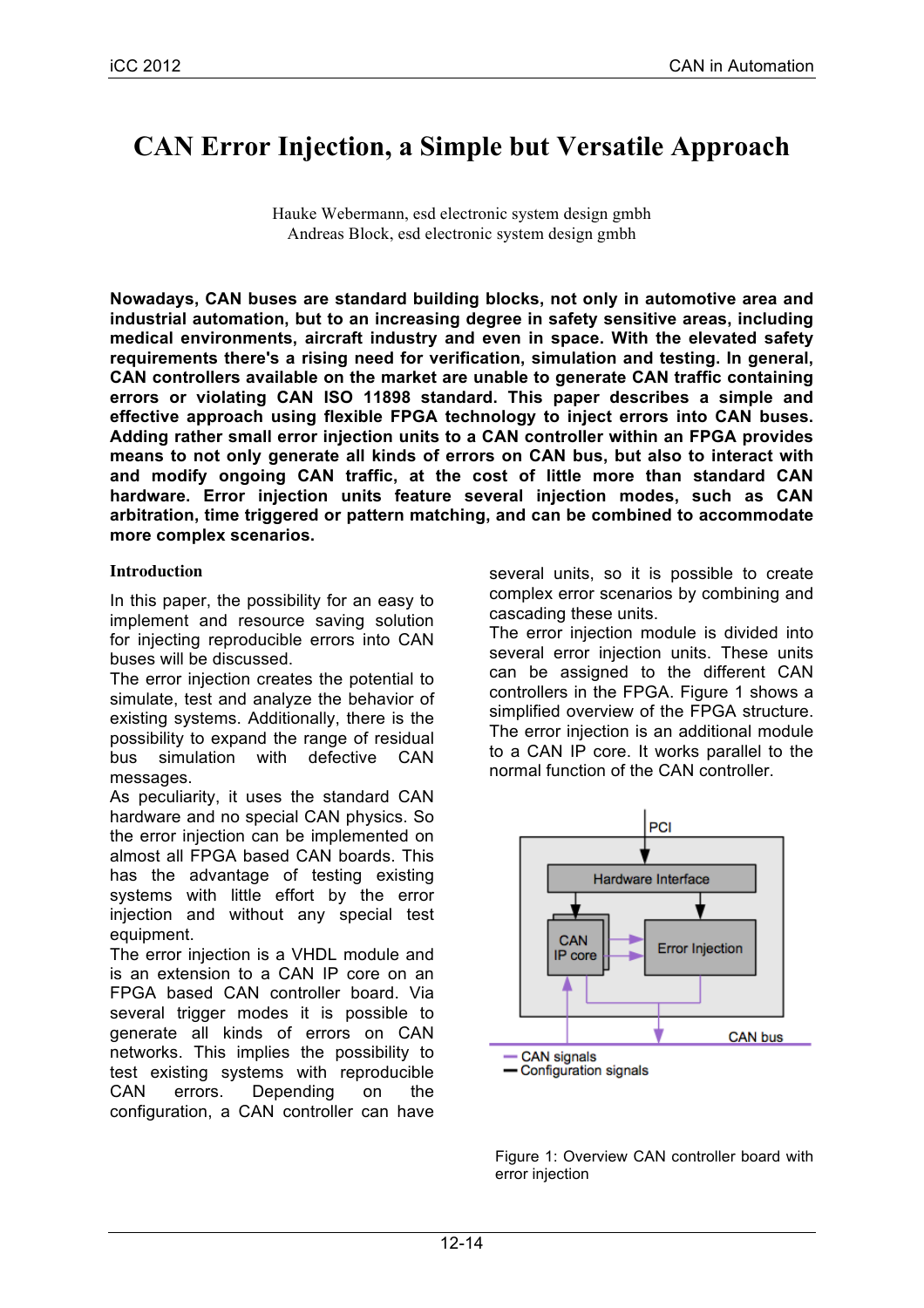

Figure 2: CAN frame overview (SOF: Start of Frame; ACK: Acknowledge; CRC: Cyclic Redundancy Check; EOF: End of Frame; IFS: Inter Frame Space)

# **CAN Protocol and Error Handling**

At this point the relevant properties of the CAN protocol, which are necessary for error injection will be discussed shortly. The CAN protocol works on the wired AND principle. A recessive level only occurs on the CAN bus, if no tranceiver is actively driving the bus. The bus is dominant when at least one tranceiver is sending. A dominant level always overrides a recessive level.

This behavior is used among others for the propagation of errors. A detected error is indicated to all other nodes by an error frame, and the transmitted CAN frame will be destroyed. Figure 3 shows an example of an active error frame. An error frame is divided into two parts. The error flag consists of six bits. This sequence should not occur and violates the bit-stuffing rule, since only five identical bits are allowed consecutively. This way all the other nodes are notified of a detected error. The error flag can increase by up to six bits, because other nodes may notify an error by a received error flag and so they send an additionally error frame. The error frame is completed with an error delimitter of eight recessive bits. Depending on the controller state an active or a passive error frame is sent. A passive error flag consists of six recessive bits.



Figure 3: Active error frame

**Bit error** 

|  | Form error |  |
|--|------------|--|
|  |            |  |

- Stuff error
- CRC error
- Acknowledge error

The bit error can only be detected by a sending node. Each node reads back the actual transmitted bit. A bit error occurs if a different bit is received from the CAN bus with the exception of the arbitration phase (see Figure 2). A form error occurs if one or several dominant bits in the fixed, predetermined segments are detected (such as the cyclic redundancy check (CRC) delimiter). The stuff error occurs when no inverse bit is received after a series of five equal bits on the bus. If the calculated checksum does not match the received CRC, the acknowledge (ACK) will not be set and beginning with the acknowledge delimiter an error frame propagates the CRC error. An acknowledge error occurs if no node has received the frame correctly and thus no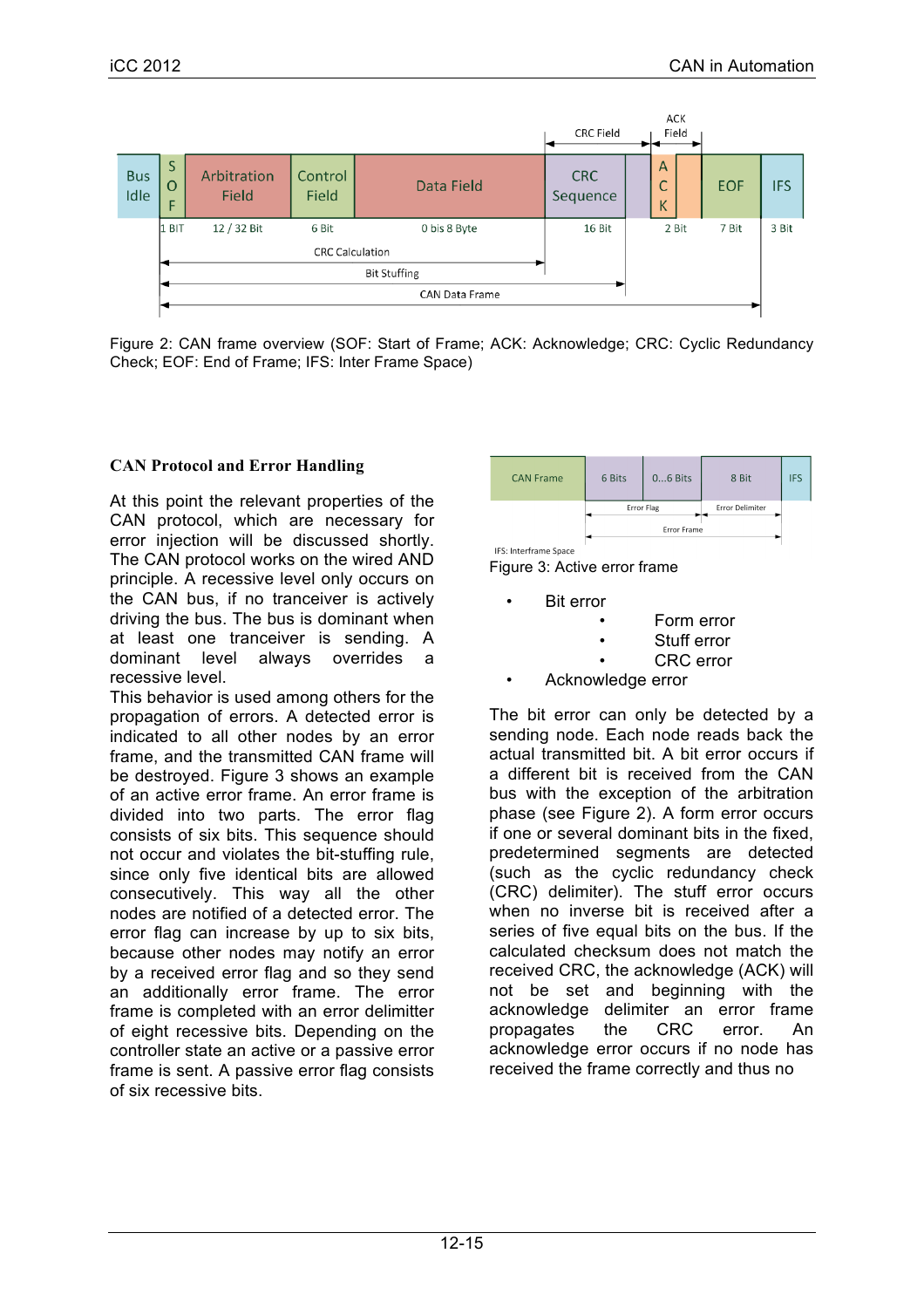node overrides the recessive acknowledge bit.

The CAN bus is encoded in Non-Returnto-Zero (NRZ), so the information is saved in the level of the CAN signal. The CAN bit stream is sampled at a fixed time. This sample point depends on the baud rate, the clock rate of the used controller and the configuration of the "Baud Rate Timing Register" (BTR).

# **Concept**

In ISO 11898 [1, 2] the CAN protocol is only defined in OSI layers 1 and 2. An error injection principally can be done in both layers. As the error injection is supposed to work on standard CAN hardware with standard CAN transceiver, it only works on the Data-Link-Layer For the error injection the CAN bus is reduced to a bit stream with the signals:

• baud rate

sample point

sampled bit

In order to implement this as resource efficiently as possible, no signals should be generated twice. Many signals are preset by the CAN IP core. So these signals and internal states can be used by the error injection, too.

As already mentioned the error injection uses standard CAN hardware, thus only dominant bits can be injected, as dominant bits cannot be overridden by recessive bits. Through this characteristic all types of errors can be generated except for the acknowledge error.

In order to implement these characteristics, the preferred solution is a bit stream injection. For this purpose some more internal signals out of the CAN IP core will be needed. Amongst others, a signal "Point of transmission" is required for the correct beginning and length of a bit. Thus, created a small and simple transmit automat, which sends an user defined bit stream to the CAN bus via a shift register. The bit stream is sent without CRC calculation or bit stuffing. There is no CAN bus feedback, so the transmission will not be terminated, if CAN error frames are encountered. This unit is called "CAN TX".

To activate the CAN TX module there are some trigger modules defined:

- Trigger Pattern Match
- **Arbitration**
- Trigger Timestamp
- Trigger Field Position
- **Trigger External Input**

These modules are simple and flexible in handling. Only one trigger unit can be activated at a time.

A complete error injection unit is shown in Figure 4 and consists of the sending module described (CAN TX) and several Trigger Units.



Figure 4: Error injection unit

The **Trigger Pattern Matching** module can search for a user defined bit stream. If the bit stream matches the sampled CAN bit stream, the CAN TX Module is triggered. Additionally, a bit mask defines the region which is to be compared. It can be chosen between the direct CAN bit stream and the destuffed bit stream.

The **Trigger Arbitration** sends a bit stream via the CAN TX module under the rules of arbitration. It is possible to send correct CAN frames or CAN frames with errors. This provides for example the means to send CAN frames with CRC errors otherwise impossible with standard CAN controllers.

With **Trigger Timestamp** the CAN TX module is triggered by expired timer.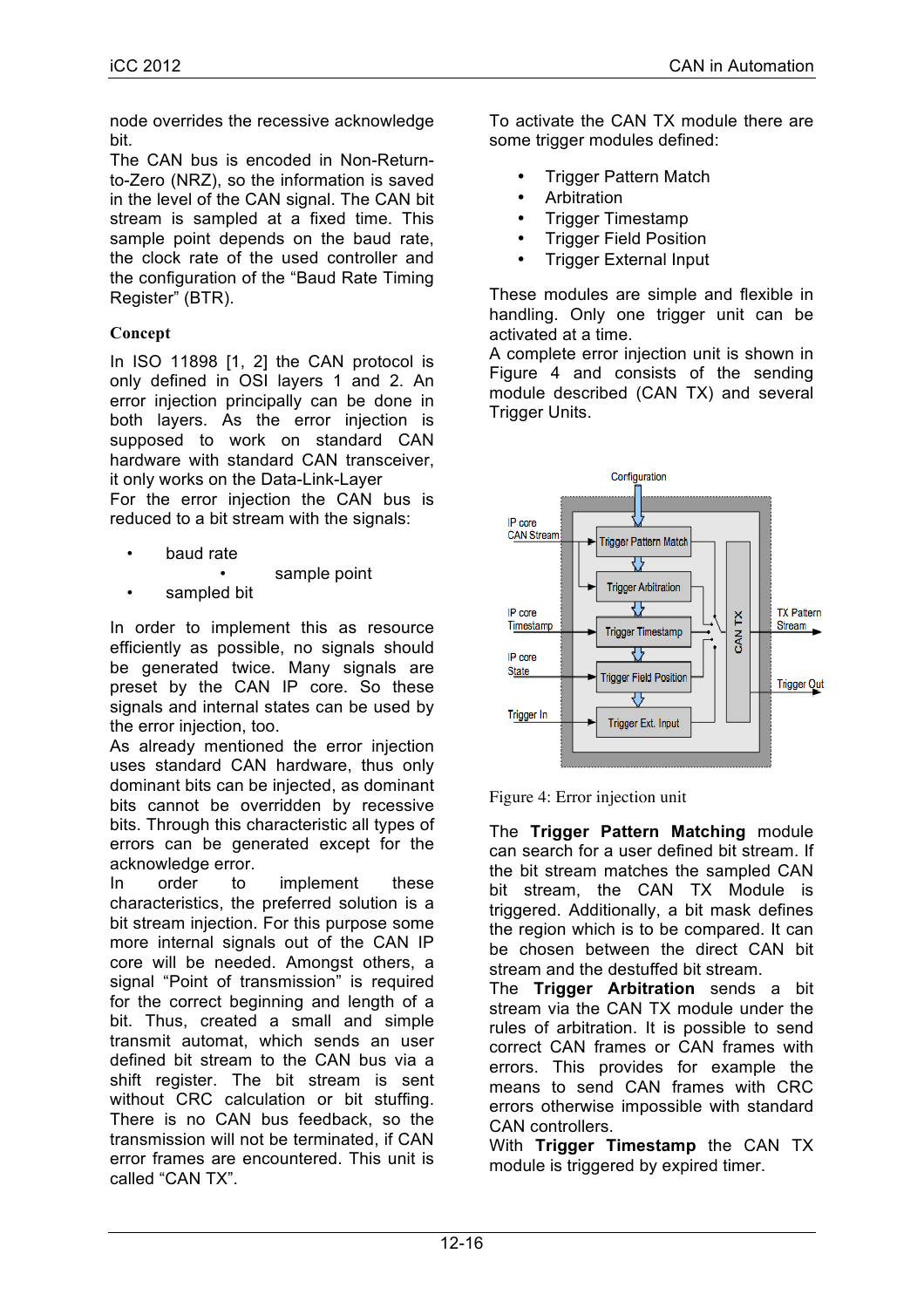The reference implementation CAN board has an internal 64 bit timestamp and this is compared with the user defined timestamp. When the time elapses, the CAN TX module is triggered.

The **Trigger Field Position** module triggers at a specific position in a CAN frame. For example, it can be set to trigger within data length code or on CRC delimiter. In the reference implementation an error code of a detected error can be used to configure this trigger module to repeat or simulate a CAN error

The module **Trigger External Input** triggers on an external signal. This may also be used to combine trigger sources or to trigger on an event provided by another error injection unit on another CAN bus. Each error injection unit has a trigger out signal which can be an external trigger source for another trigger module. Via a bit mask it can be chosen which trigger unit is the trigger source. Additionally, it is possible to trigger on an external IO pin.

Supplementary to these trigger modules there are some global options. It is possible to delay the enable signal for the CAN TX module. For this purpose, a delay time can be set in bit times. A second option is the repeat flag. With these, the trigger module is enabled again after the CAN TX module has sent the bit stream. There is an additional register (arm delay) to insert a delay in bit times between each repetition. For example this can be used to achieve an exactly defined bus load in combination with the Trigger Arbitration.

In the error injection module there are multiple injection units, which can be configured independently. Each unit can be assigned to one of the available CAN networks. The configuration and assignment of the error injection units are available from a global register file. The number of possible units depends on the size of the FPGA. In standard case there are four independent error injection units implemented which can be cascaded.

The output of the CAN IP core and the associated error injection unit(s) are combined via an AND logic.The error injection is connected with the CAN data stream and behaves passively in idle. It works in parallel to the CAN IP core and thus the normal CAN communication is completely unaffected.

The configuration of this error injection module can be done directly via the registers or by an operating system indipendent application programming interface (API).

### **Use Cases**

The error injection can be help to improve the overall robustness in all areas where CAN is used. This may be in the aerospace, automotive, medical or general industrial automation. In the following three common examples are discussed in more detail. In all examples an FPGA based CAN board with error injection is connected to a system with four external sensors by a CAN bus.

#### **Use Case I: Defective Sensor**

The first scenario is an error frame injection on the sensor 2. An error injection unit is configured in Pattern Matching Mode and the Trigger Pattern is set to the CAN ID of data from sensor 2. The TX pattern (the bit stream which is sent by CAN TX module when triggered) is set to an Error Frame of six dominant bits.



Figure 5: Use case scenario 1: defective sensor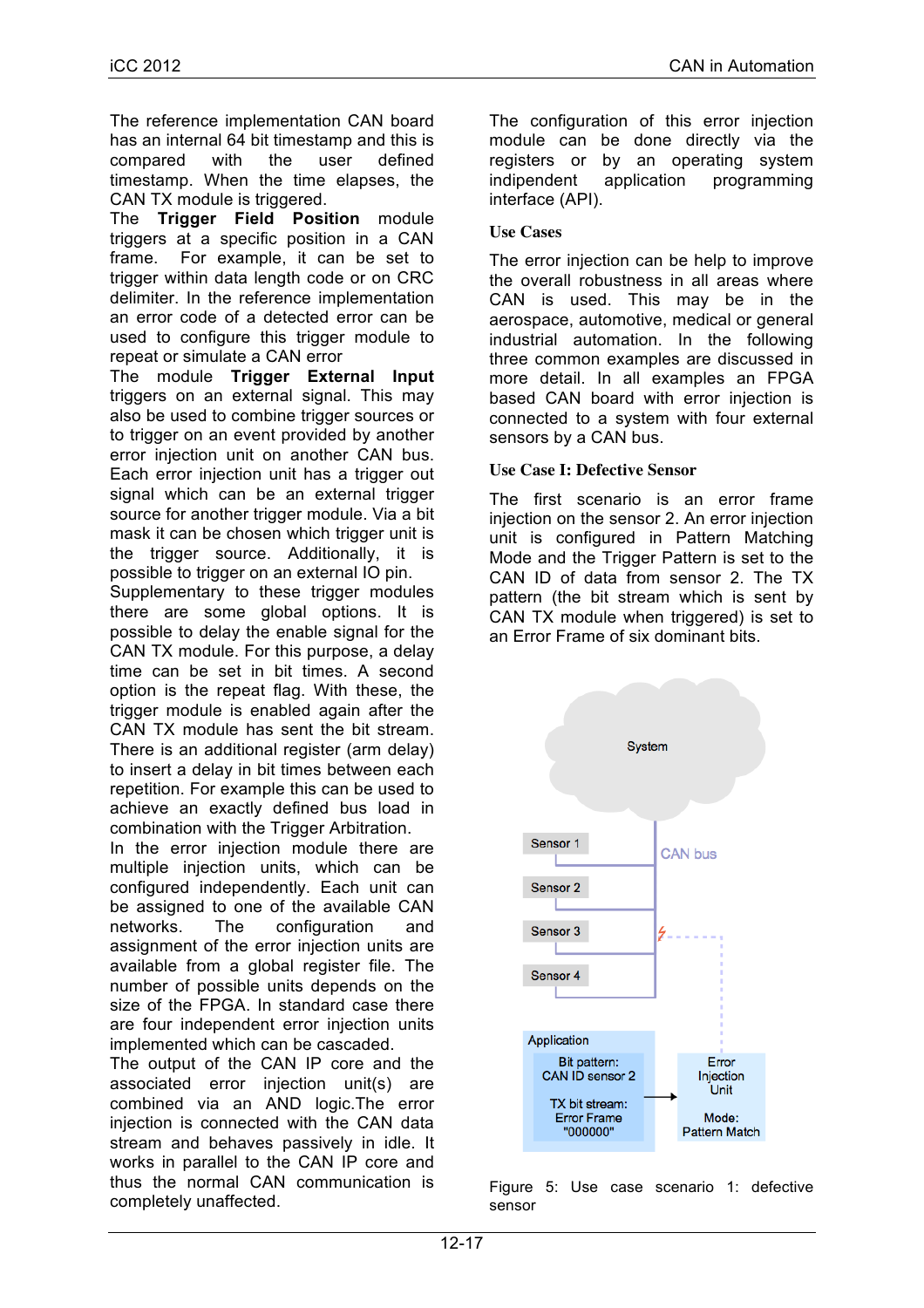Figure 5 shows the complete scenario. Sensor 2 maybe a temperature or an acceleration sensor which sends his value at any given rate. The activated error injection unit compares the current bit stream with the defined sensor CAN ID. As soon as the Trigger Pattern Match module detects the CAN ID from sensor 2 in the current CAN bit stream, the stored error frame is sent and the sent CAN frame from sensor 2 is destroyed.

#### **Use Case II: Babbling Idiot**

The second scenario is the so called "Babbling Idiot" or "ID Pollution" and simulates a defective sensor which sends continuously with a fixed CAN ID. An error injection unit is configured in Trigger Arbitration Mode and the repeat flag is set but without any delay time. The TX pattern is set to a complete CAN Frame with the CAN ID 0x100 for example.

Figure 6 shows the complete scenario. The activated error injection unit sends continuously CAN frames with ID 0x100 back to back, so any CAN frame with an ID greater 0x100 will loose the arbitration. Thus the user can check whether vital CAN frames (e.g. emergency shut down commands like CANopen NMT messages) can be sent correctly and whether the system remains reactive.

# **Use Case III: Residual Bus Simulation**

In the third scenario the system is tested by a residual bus simulation. The CAN frames of sensor 3 and sensor 4 are simulated by the CAN IP core. The data of sensor 2 is sent by an error injection unit. This unit is configured in the Trigger Arbitration mode and sends a CAN frame with a stuff error for example.



Figure 6: Use case scenario 2: "Babbling Idiot", "ID Pollution"



#### Figure 7: Use case scenario 3: residual bus simulation